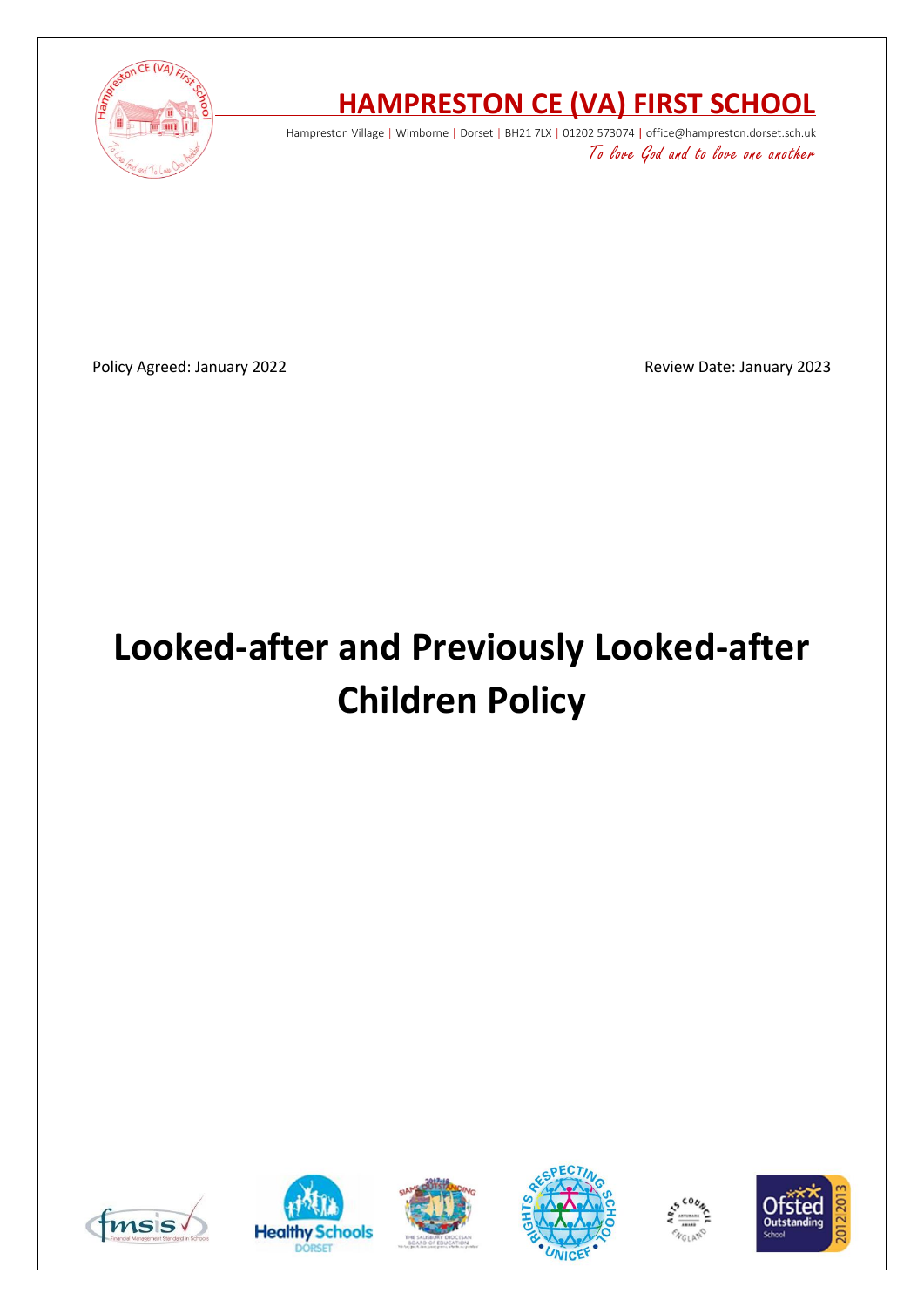#### **Contents**

<span id="page-1-0"></span>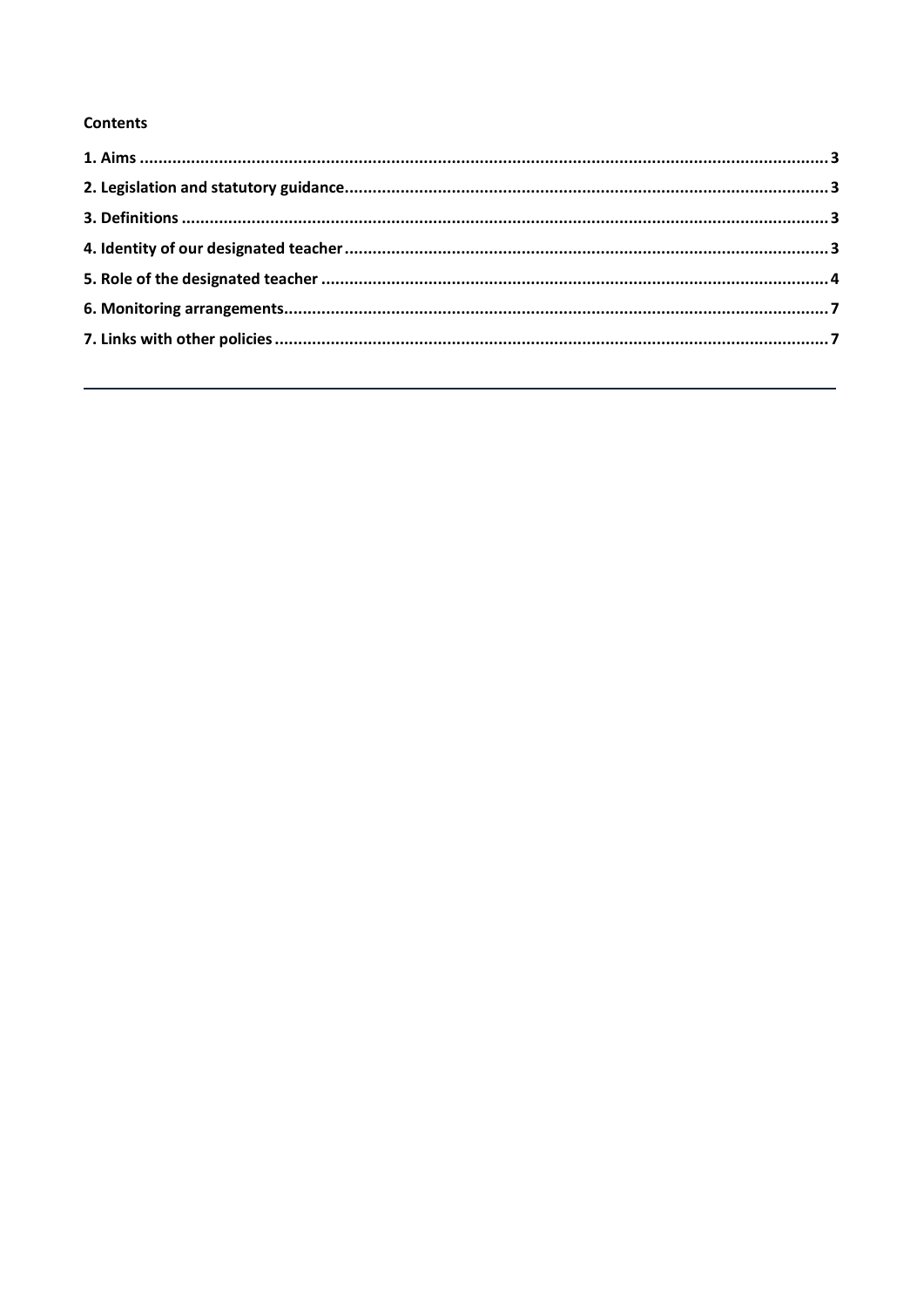# **1. Aims**

The school aims to ensure that:

- A suitable member of staff is appointed as the designated teacher for looked-after and previously looked-after children
- The designated teacher promotes the educational achievement of looked-after and previously looked-after children, and supports other staff members to do this too
- Staff, parents, carers and guardians are aware of the identity of the designated teacher, how to contact them and what they are responsible for

# <span id="page-2-0"></span>**2. Legislation and statutory guidance**

This policy is based on the Department for Education's statutory guidance on the designated teacher for [looked-after and previously looked-after children.](https://www.gov.uk/government/publications/designated-teacher-for-looked-after-children)

It also takes into account [section 20](http://www.legislation.gov.uk/ukpga/2008/23/section/20) an[d section 20A](http://www.legislation.gov.uk/ukpga/2008/23/section/20A) of the Children and Young Persons Act 2008.

# <span id="page-2-1"></span>**3. Definitions**

**Looked-after children** are registered pupils that are:

- In the care of a local authority, or
- Provided with accommodation by a local authority in the exercise of its social services functions, for a continuous period of more than 24 hours

**Previously looked-after children** are registered pupils that fall into either of these categories:

- They were looked after by a local authority but ceased to be as a result of any of the following:
	- $\circ$  A child arrangements order, which includes arrangements relating to who the child lives with and when they are to live with them
	- o A special guardianship order
	- o An adoption order
- They appear to the governing board to have:
	- o Been in state care in a place outside of England and Wales because they would not have otherwise been cared for adequately, and
	- o Ceased to be in that state care as a result of being adopted

**Personal education plan (PEP)** is part of a looked-after child's care plan that is developed with the school. It forms a record of what needs to happen and who will make it happen to ensure the child reaches their full potential.

**Virtual school head (VSH)** is a local authority officer responsible for promoting the educational achievement of their authority's looked-after children, working across schools to monitor and support these pupils as if they were in a single school. The VSH is also responsible for providing information and advice to schools, parents and guardians in respect of previously looked-after children.

#### <span id="page-2-2"></span>**4. Identity of our designated teacher**

Our designated teacher is Mrs Emma Richardson

You can contact them by email: [sen@hamprestonfirstschool.com](mailto:sen@hamprestonfirstschool.com) or via the school office on 01202 573074

Our designated teacher takes lead responsibility for promoting the educational achievement of looked-after and previously looked-after children at our school. They are your initial point of contact for any of the matters set out in the section below.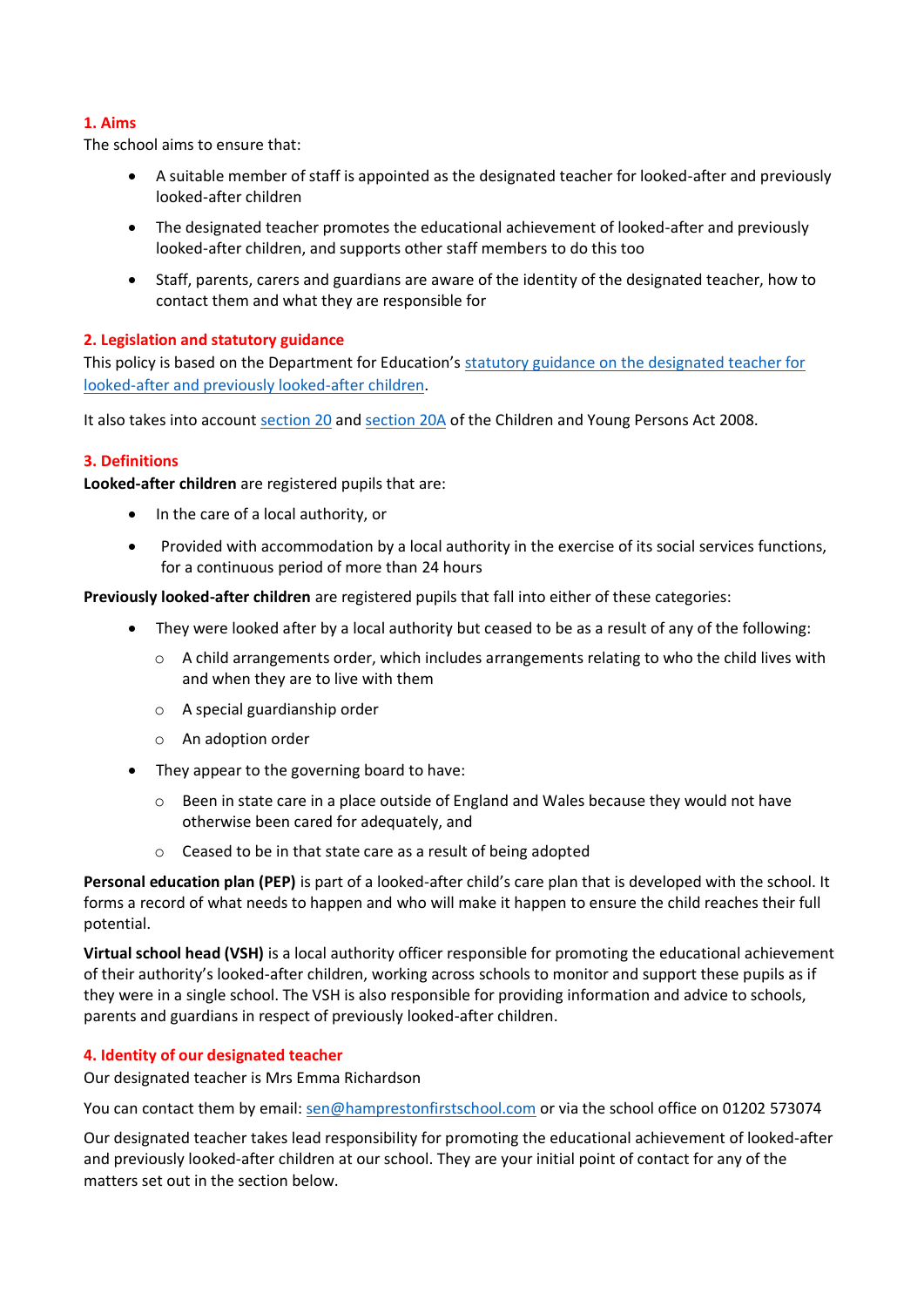# <span id="page-3-0"></span>**5. Role of the designated teacher**

The following is based on the responsibilities listed in the [DfE's statutory guidance](https://www.gov.uk/government/publications/designated-teacher-for-looked-after-children).

#### **5.1 Leadership responsibilities**

The designated teacher will:

- Act as a central point of initial contact within the school for any matters involving looked-after and previously looked-after children
- Promote the educational achievement of every looked-after and previously looked-after child on roll by:
	- o Working with VSHs
	- $\circ$  Promoting a whole school culture where the needs of these pupils matter and are prioritised
- Take lead responsibility for ensuring school staff understand:
	- $\circ$  The things which can affect how looked-after and previously looked-after children learn and achieve
	- o How the whole school supports the educational achievement of these pupils
- Contribute to the development and review of whole school policies to ensure they consider the needs of looked-after and previously looked-after children
- Promote a culture in which looked-after and previously looked-after children are encouraged and supported to engage with their education and other school activities
- Act as a source of advice for teachers about working with looked-after and previously looked-after children
- Work directly with looked-after and previously looked-after children and their carers, parents and guardians to promote good home-school links, support progress and encourage high aspirations
- Have lead responsibility for the development and implementation of looked-after children's PEPs
- Work closely with the school's designated safeguarding lead to ensure that any safeguarding concerns regarding looked-after and previously looked-after children are quickly and effectively responded to
- Involve parents and guardians of previously looked-after children in decisions affecting their child's education

#### **5.2 Supporting looked-after children**

The designated teacher will:

- Make sure looked-after children's PEPs meet their needs by working closely with other teachers to assess each child's specific educational needs
- Have overall responsibility for leading the process of target-setting in PEPs
- Monitor and track how looked-after children's attainment progresses under their PEPs
- If a child is not on track to meet their targets, be instrumental in agreeing the best way forward with them in order to make progress, and ensure that this is reflected in their PEP
- Ensure the identified actions of PEPs are put in place
- During the development and review of PEPs, help the school and relevant local authority decide what arrangements work best for pupils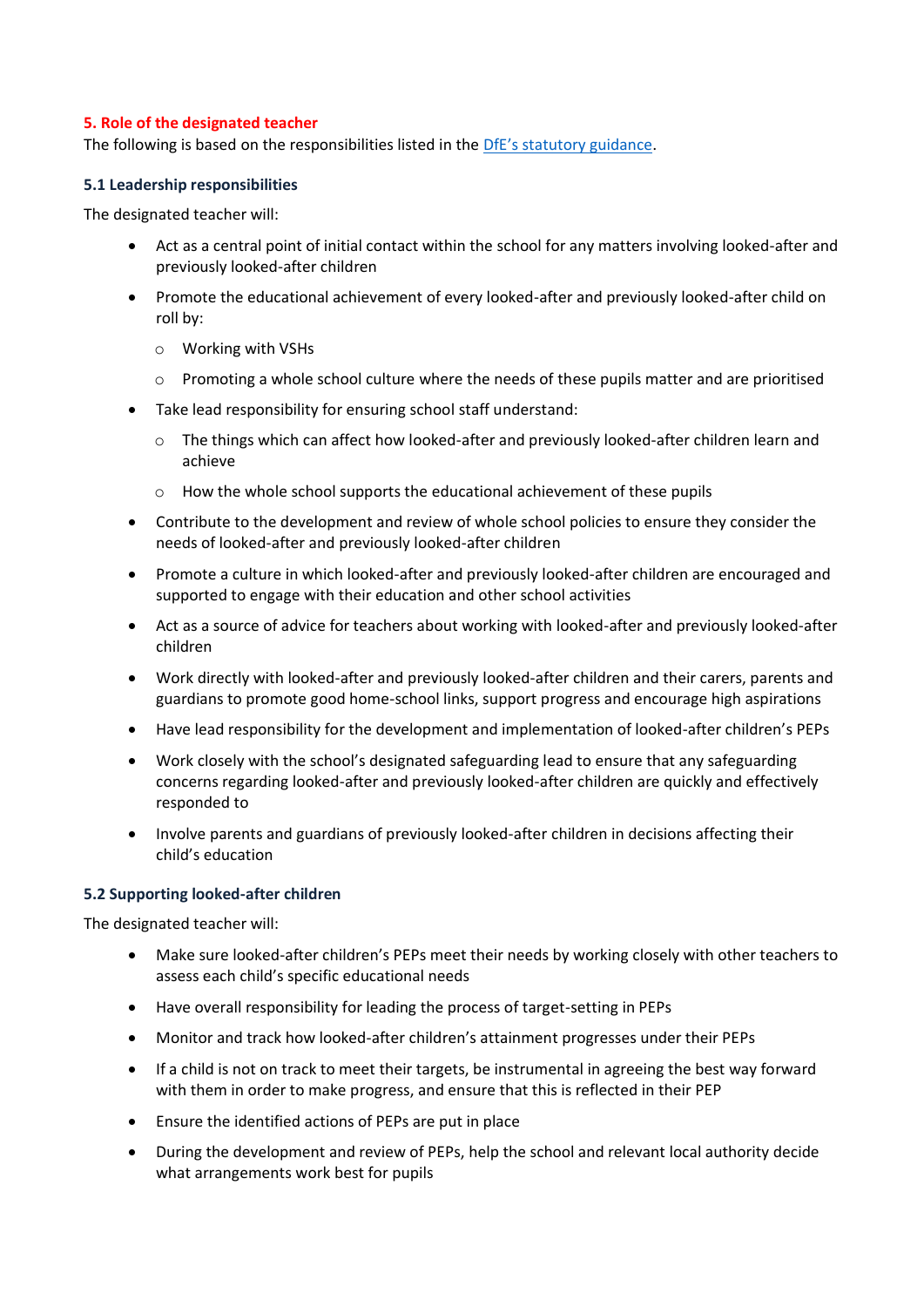- Ensure that:
	- $\circ$  A looked-after child's PEP is reviewed before the statutory review of their care plan this includes making sure the PEP is up to date and contains any new information since the last PEP review, including whether agreed provision is being delivered
	- $\circ$  PEPs are clear about what has or has not been taken forward, noting what resources may be required to further support the child and from where these may be sourced
	- o The updated PEP is passed to the child's social worker and VSH ahead of the statutory review of their care plan
- Transfer a looked-after child's PEP to their next school or college, making sure it is up to date and that the local authority responsible for looking after them has the most recent version

#### **5.3 Supporting both looked-after children and previously looked-after children**

The designated teacher will:

- Ensure the specific needs of looked-after and previously looked-after children are understood by staff and reflected in how the school uses pupil premium funding
- Work with VSHs to agree how pupil premium funding for looked-after children can most effectively be used to improve their attainment
- Help raise the awareness of parents and guardians of previously looked-after children about pupil premium funding and other support for these children
- Play a key part in decisions on how pupil premium funding is used to support previously lookedafter children
- Encourage parents' and guardians' involvement in deciding how pupil premium funding is used to support their child, and be the main contact for queries about its use
- Ensure teachers have awareness and understanding of the specific needs of looked-after and previously looked-after children in areas like attendance, homework, behaviour and future career planning
- Be aware of the special educational needs (SEN) of looked-after and previously looked-after children, and make sure teachers also have awareness and understanding of this
- Ensure the [SEND code of practice,](https://www.gov.uk/government/publications/send-code-of-practice-0-to-25) as it relates to looked-after children, is followed
- Make sure PEPs work in harmony with any education, health and care (EHC) plans that a lookedafter child may have
- Ensure that, with the help of VSHs, they have the skills to identify signs of potential SEN issues in looked-after and previously looked-after children, and know how to access further assessment and support where necessary
- Ensure that they and other staff can identify signs of potential mental health issues in looked-after and previously looked-after children and understand where the school can draw on specialist services
- Put in place robust arrangements to have strengths and difficulties questionnaires (SDQs) completed for looked-after children, and use the results of these SDQs to inform PEPs
- Put in place mechanisms for understanding the emotional and behavioural needs of previously looked-after children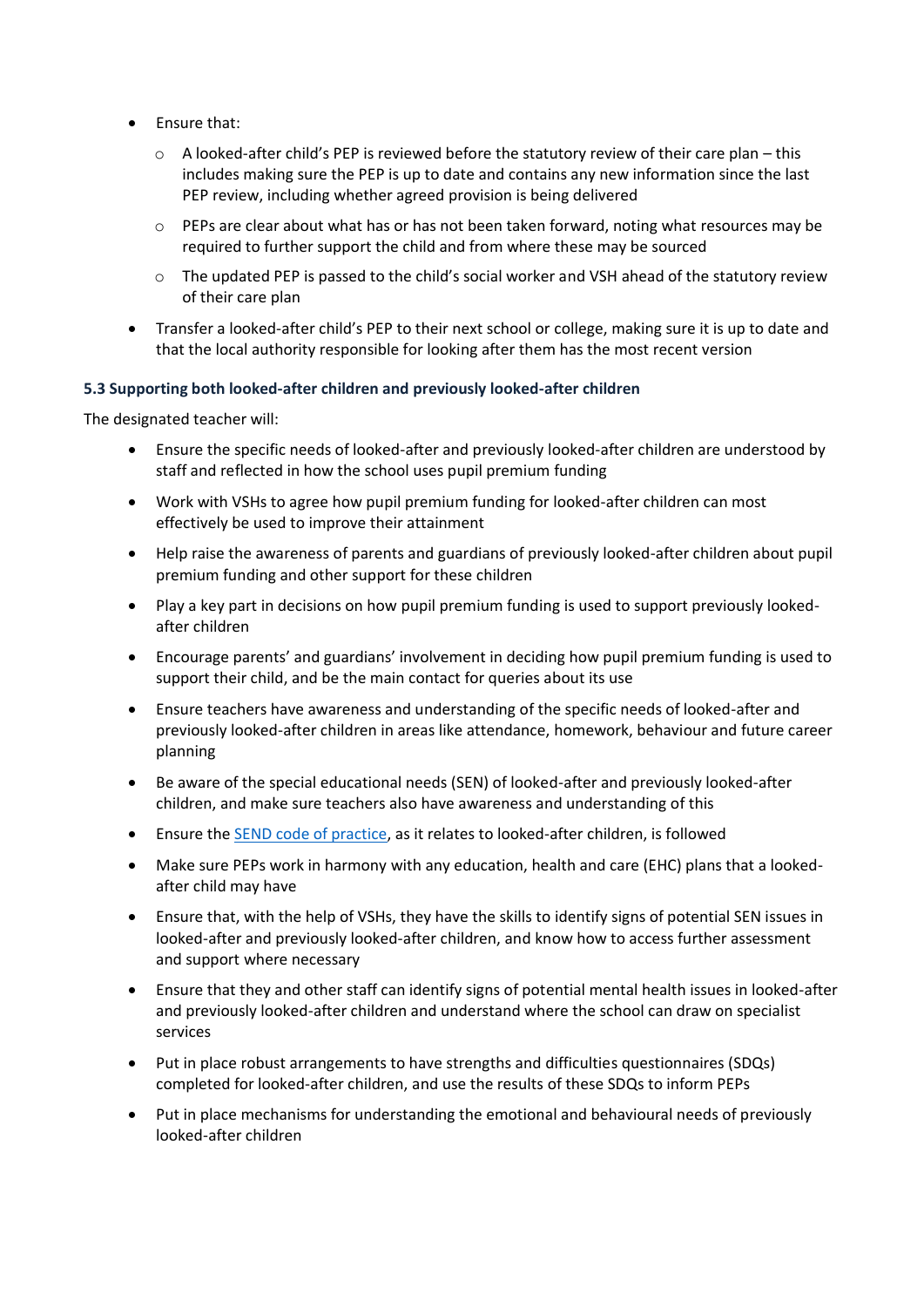#### **5.4 Relationships beyond the school**

The designated teacher will:

- Proactively engage with social workers and other professionals to enable the school to respond effectively to the needs of looked-after and previously looked-after children
- Discuss with social workers how the school should engage with birth parents, and ensure the school is clear about who has parental responsibility and what information can be shared with whom
- Be open and accessible to parents and guardians of previously looked-after children and encourage them to be actively involved in their children's education
- Proactively build relationships with local authority professionals, such as VSHs and SEN departments
- Consider how the school works with others outside of the school to maximise the stability of education for looked-after children, such as:
	- o Finding ways of making sure the latest information about educational progress is available to contribute to the statutory review of care plans
	- o Ensuring mechanisms are in place to inform VSHs when looked-after children are absent without authorisation and work with the responsible authority to take appropriate safeguarding action
	- $\circ$  Talking to the child's social worker and/or other relevant parties in the local authority regarding any decisions about changes in care placements which will disrupt the child's education, providing advice about the likely impact and what the local authority should do to minimise disruption
	- $\circ$  Making sure that, if a looked-after child moves school, their new designated teacher receives any information needed to help the transition process
- Seek advice from VSHs about meeting the needs of individual previously looked-after children, but only with the agreement of their parents or guardians
- Make sure that for each looked-after child:
	- o There's an agreed process for how the school works in partnership with the child's carer and other professionals, such as their social worker, in order to review and develop educational progress
	- o School policies are communicated to their carer and social worker and, where appropriate, birth parents
	- $\circ$  Teachers know the most appropriate person to contact where necessary, such as who has the authority to sign permission slips
- Where a looked-after child is at risk of exclusion:
	- o Contact the VSH as soon as possible so they can help the school decide how to support the child to improve their behaviour and avoid exclusion becoming necessary
	- o Working with the VSH and child's carers, consider what additional assessment and support needs to be put in place to address the causes of the child's behaviour
- Where a previously looked-after child is at risk of exclusion, talk to the child's parents or guardians before seeking advice from the VSH on avoiding exclusion